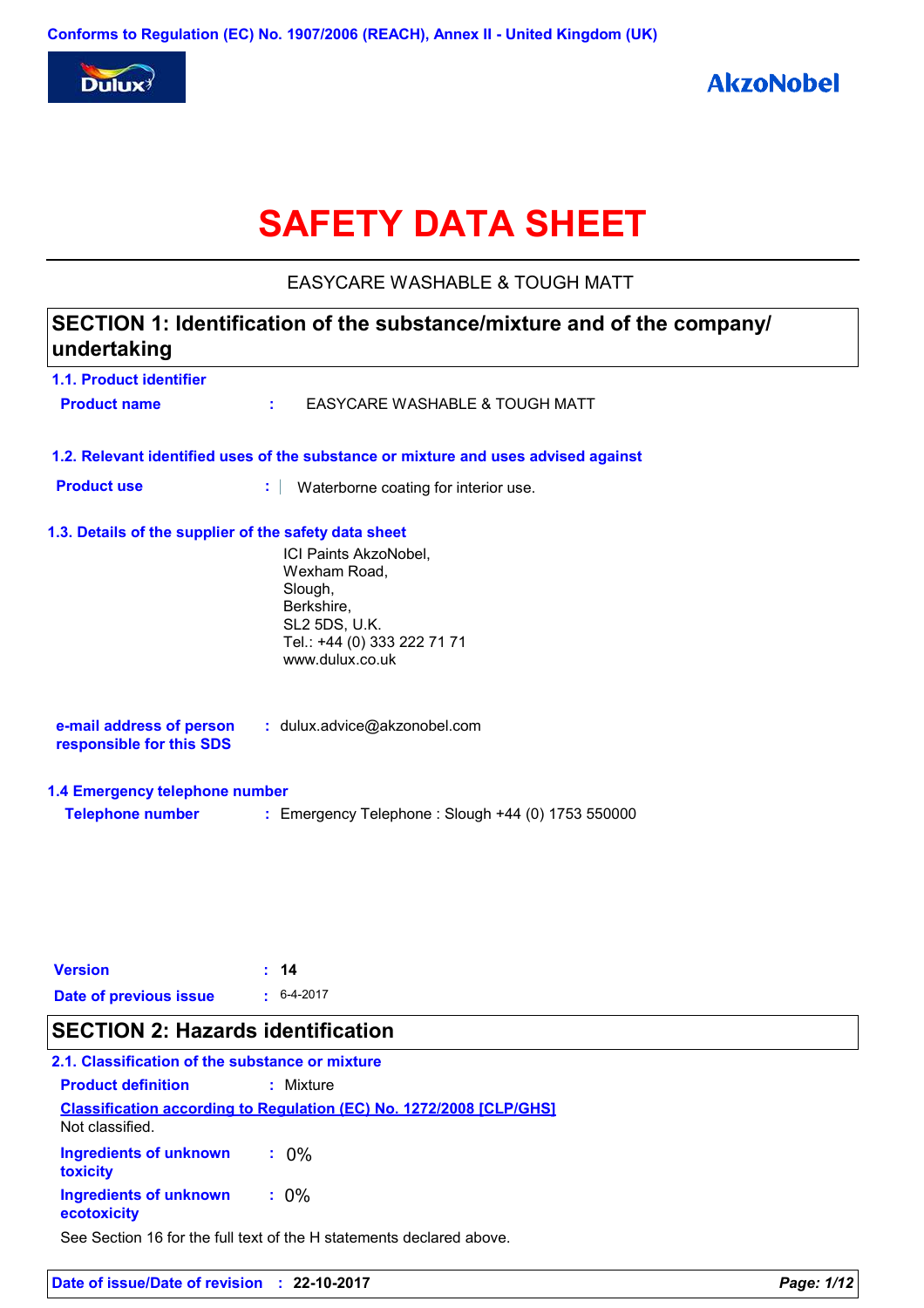### **SECTION 2: Hazards identification**

See Section 11 for more detailed information on health effects and symptoms.

|  | 2.2. Label elements |  |
|--|---------------------|--|

| <b>Signal word</b>                                                                                                                                              | : No signal word.                                                                                                            |
|-----------------------------------------------------------------------------------------------------------------------------------------------------------------|------------------------------------------------------------------------------------------------------------------------------|
| <b>Hazard statements</b>                                                                                                                                        | : No known significant effects or critical hazards.                                                                          |
| <b>Precautionary statements</b>                                                                                                                                 |                                                                                                                              |
| <b>General</b>                                                                                                                                                  | : P102 - Keep out of reach of children.<br>P101 - If medical advice is needed, have product container or label at hand.      |
| <b>Prevention</b>                                                                                                                                               | : P262 - Do not get in eyes, on skin, or on clothing.                                                                        |
| <b>Response</b>                                                                                                                                                 | : P312 - Call a POISON CENTER or doctor if you feel unwell.                                                                  |
| <b>Storage</b>                                                                                                                                                  | : Not applicable.                                                                                                            |
| <b>Disposal</b>                                                                                                                                                 | : P501 - Dispose of contents and container in accordance with all local, regional,<br>national or international regulations. |
| <b>Supplemental label</b><br>elements                                                                                                                           | : Contains 1,2-benzisothiazol-3(2H)-one and $C(M)$ IT/MIT(3:1). May produce an<br>allergic reaction.                         |
| <b>Annex XVII - Restrictions</b><br>on the manufacture,<br>placing on the market and<br>use of certain dangerous<br>substances, mixtures and<br><b>articles</b> | : Not applicable.                                                                                                            |
| <b>Special packaging requirements</b>                                                                                                                           |                                                                                                                              |
| <b>Containers to be fitted</b><br>with child-resistant<br>fastenings                                                                                            | : Not applicable.                                                                                                            |
| <b>Tactile warning of danger</b>                                                                                                                                | : Not applicable.                                                                                                            |

### **2.3. Other hazards**

**Other hazards which do : not result in classification** : None known.

### **SECTION 3: Composition/information on ingredients**

| <b>3.2 Mixtures</b>                  | Mixture                                                   |           |                                                                                                                                                                                                 |             |
|--------------------------------------|-----------------------------------------------------------|-----------|-------------------------------------------------------------------------------------------------------------------------------------------------------------------------------------------------|-------------|
|                                      |                                                           |           | <b>Classification</b>                                                                                                                                                                           |             |
| <b>Product/ingredient name</b>       | <b>Identifiers</b>                                        | $%$ (w/w) | <b>Regulation (EC) No. 1272/2008</b><br>[CLP]                                                                                                                                                   | <b>Type</b> |
| $\sqrt{2}$ -Benzisothiazol-3(2H)-one | EC: 220-120-9<br>CAS: 2634-33-5<br>Index:<br>613-088-00-6 | < 0.05    | Acute Tox. 4, H302<br>Skin Irrit. 2, H315<br>Eye Dam. 1, H318<br>Skin Sens. 1, H317<br>Aquatic Acute 1, H400 (M=1)                                                                              | $[1]$       |
| $C(M)$ IT/MIT $(3:1)$                | CAS: 55965-84-9<br>Index:<br>613-167-00-5                 | < 0.0015  | Acute Tox. 3, H301<br>Acute Tox. 3, H311<br>Acute Tox. 3, H331<br>Skin Corr. 1B, H314<br>Eye Dam. 1, H318<br>Skin Sens. 1, H317<br>Aquatic Acute 1, H400 (M=1)<br>Aquatic Chronic 1, H410 (M=1) | $[1]$       |
|                                      |                                                           |           | See Section 16 for the full text of the H<br>statements declared above.                                                                                                                         |             |

There are no additional ingredients present which, within the current knowledge of the supplier and in the concentrations applicable, are classified as hazardous to health or the environment, are PBTs, vPvBs or Substances of equivalent concern, or have been assigned a workplace exposure limit and hence require reporting in this section. **Type** 

```
Date of issue/Date of revision : 22-10-2017 Page: 2/12
```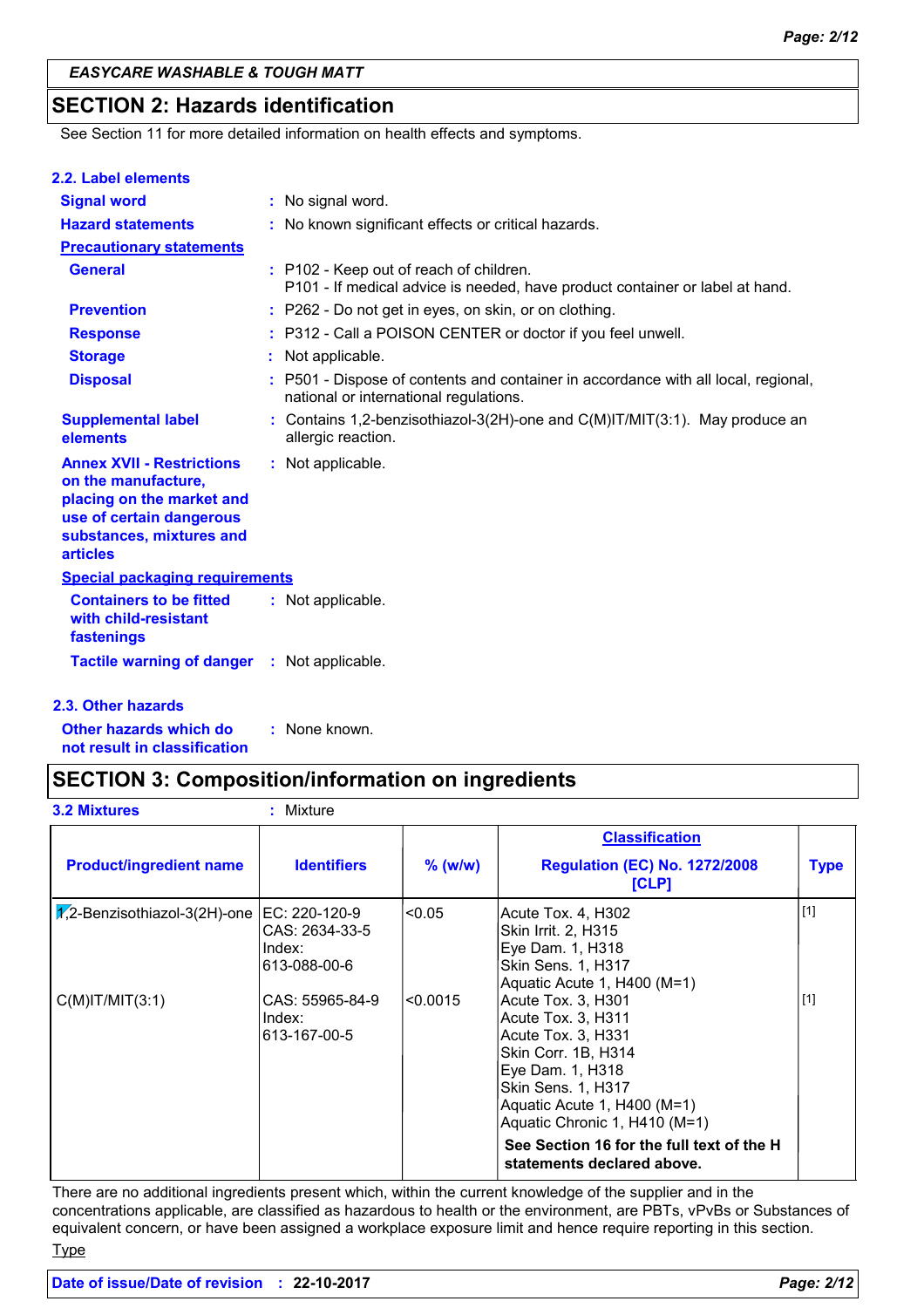### **SECTION 3: Composition/information on ingredients**

[1] Substance classified with a health or environmental hazard

[2] Substance with a workplace exposure limit

[3] Substance meets the criteria for PBT according to Regulation (EC) No. 1907/2006, Annex XIII

[4] Substance meets the criteria for vPvB according to Regulation (EC) No. 1907/2006, Annex XIII

[5] Substance of equivalent concern

Occupational exposure limits, if available, are listed in Section 8.

### **SECTION 4: First aid measures**

### **4.1. Description of first aid measures**

| <b>General</b>                    | : In all cases of doubt, or when symptoms persist, seek medical attention. Never give<br>anything by mouth to an unconscious person. If unconscious, place in recovery<br>position and seek medical advice. |
|-----------------------------------|-------------------------------------------------------------------------------------------------------------------------------------------------------------------------------------------------------------|
| Eye contact                       | : Remove contact lenses, irrigate copiously with clean, fresh water, holding the<br>eyelids apart for at least 10 minutes and seek immediate medical advice.                                                |
| <b>Inhalation</b>                 | : Remove to fresh air. Keep person warm and at rest. If not breathing, if breathing is<br>irregular or if respiratory arrest occurs, provide artificial respiration or oxygen by<br>trained personnel.      |
| <b>Skin contact</b>               | : Remove contaminated clothing and shoes. Wash skin thoroughly with soap and<br>water or use recognised skin cleanser. Do NOT use solvents or thinners.                                                     |
| <b>Ingestion</b>                  | : If swallowed, seek medical advice immediately and show the container or label.<br>Keep person warm and at rest. Do NOT induce vomiting.                                                                   |
| <b>Protection of first-aiders</b> | : No action shall be taken involving any personal risk or without suitable training.                                                                                                                        |

#### **4.2. Most important symptoms and effects, both acute and delayed**

There are no data available on the mixture itself. The product is not classified as hazardous according to Regulation (EC) 1272/2008 as amended.

Repeated or prolonged contact with the mixture may cause removal of natural fat from the skin, resulting in nonallergic contact dermatitis and absorption through the skin.

If splashed in the eyes, the liquid may cause irritation and reversible damage.

This takes into account, where known, delayed and immediate effects and also chronic effects of components from short-term and long-term exposure by oral, inhalation and dermal routes of exposure and eye contact.

Contains 1,2-benzisothiazol-3(2H)-one, C(M)IT/MIT(3:1). May produce an allergic reaction.

#### **4.3. Indication of any immediate medical attention and special treatment needed**

| <b>Notes to physician</b>  | : Treat symptomatically. Contact poison treatment specialist immediately if large<br>quantities have been ingested or inhaled. |
|----------------------------|--------------------------------------------------------------------------------------------------------------------------------|
| <b>Specific treatments</b> | No specific treatment.                                                                                                         |

See toxicological information (Section 11)

### **SECTION 5: Firefighting measures**

| 5.1. Extinguishing media               |                                                                      |
|----------------------------------------|----------------------------------------------------------------------|
| <b>Suitable extinguishing</b><br>media | : Recommended: alcohol-resistant foam, $CO2$ , powders, water spray. |
| Unsuitable extinguishing<br>media      | : Do not use water jet.                                              |

| 5.2. Special hazards arising from the substance or mixture |                                                                                                                              |  |
|------------------------------------------------------------|------------------------------------------------------------------------------------------------------------------------------|--|
| <b>Hazards from the</b><br>substance or mixture            | : Fire will produce dense black smoke. Exposure to decomposition products may<br>cause a health hazard.                      |  |
| <b>Hazardous thermal</b><br>decomposition products         | : Decomposition products may include the following materials: carbon monoxide,<br>carbon dioxide, smoke, oxides of nitrogen. |  |

**5.3. Advice for firefighters**

| Date of issue/Date of revision : 22-10-2017 | Page: 3/12 |
|---------------------------------------------|------------|
|---------------------------------------------|------------|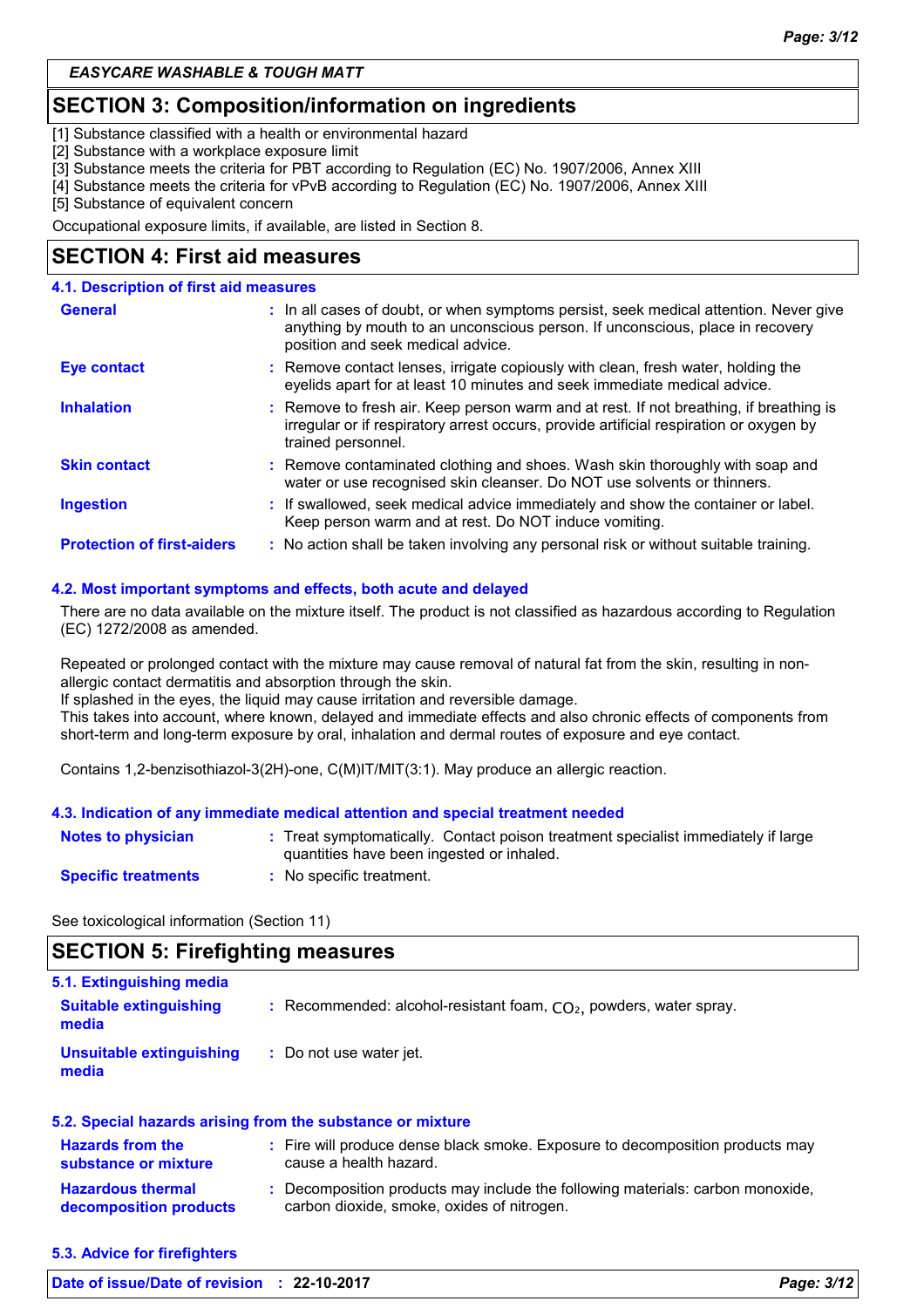### **SECTION 5: Firefighting measures**

| <b>Special protective actions</b>                        | : Cool closed containers exposed to fire with water. Do not release runoff from fire to |
|----------------------------------------------------------|-----------------------------------------------------------------------------------------|
| for fire-fighters                                        | drains or watercourses.                                                                 |
| <b>Special protective</b><br>equipment for fire-fighters | : Appropriate breathing apparatus may be required.                                      |

### **SECTION 6: Accidental release measures**

|                                                                 | 6.1. Personal precautions, protective equipment and emergency procedures                                                                                                                                                                                                           |
|-----------------------------------------------------------------|------------------------------------------------------------------------------------------------------------------------------------------------------------------------------------------------------------------------------------------------------------------------------------|
| For non-emergency<br>personnel                                  | : Avoid breathing vapour or mist. Refer to protective measures listed in sections 7<br>and $8.$                                                                                                                                                                                    |
|                                                                 | For emergency responders : If specialised clothing is required to deal with the spillage, take note of any<br>information in Section 8 on suitable and unsuitable materials. See also the<br>information in "For non-emergency personnel".                                         |
| 6.2. Environmental<br>precautions                               | : Do not allow to enter drains or watercourses. If the product contaminates lakes,<br>rivers, or sewers, inform the appropriate authorities in accordance with local<br>regulations.                                                                                               |
| 6.3. Methods and material<br>for containment and<br>cleaning up | : Contain and collect spillage with non-combustible, absorbent material e.g. sand,<br>earth, vermiculite or diatomaceous earth and place in container for disposal<br>according to local regulations (see Section 13). Preferably clean with a detergent.<br>Avoid using solvents. |
| 6.4. Reference to other<br><b>sections</b>                      | : See Section 1 for emergency contact information.<br>See Section 8 for information on appropriate personal protective equipment.<br>See Section 13 for additional waste treatment information.                                                                                    |

### **SECTION 7: Handling and storage**

The information in this section contains generic advice and guidance. The list of Identified Uses in Section 1 should be consulted for any available use-specific information provided in the Exposure Scenario(s).

| <b>7.1 Precautions for safe</b> | : Avoid contact with skin and eyes. Avoid inhalation of vapour, spray or mist.    |
|---------------------------------|-----------------------------------------------------------------------------------|
| handling                        | Eating, drinking and smoking should be prohibited in areas where this material is |
|                                 | handled, stored and processed.                                                    |
|                                 | Put on appropriate personal protective equipment (see Section 8).                 |
|                                 | Never use pressure to empty. Container is not a pressure vessel.                  |
|                                 | Always keep in containers made from the same material as the original one.        |
|                                 | Comply with the health and safety at work laws.                                   |
|                                 | Do not allow to enter drains or watercourses.                                     |

### **7.2 Conditions for safe storage, including any incompatibilities**

Store in accordance with local regulations.

#### **Notes on joint storage**

Keep away from: oxidising agents, strong alkalis, strong acids.

#### **Additional information on storage conditions**

Observe label precautions. Store in a dry, cool and well-ventilated area. Keep away from heat and direct sunlight. Keep container tightly closed.

No smoking. Prevent unauthorised access. Containers that have been opened must be carefully resealed and kept upright to prevent leakage.

| 7.3 Specific end use(s)           |                  |
|-----------------------------------|------------------|
| <b>Recommendations</b>            | : Not available. |
| <b>Industrial sector specific</b> | : Not available. |
| <b>solutions</b>                  |                  |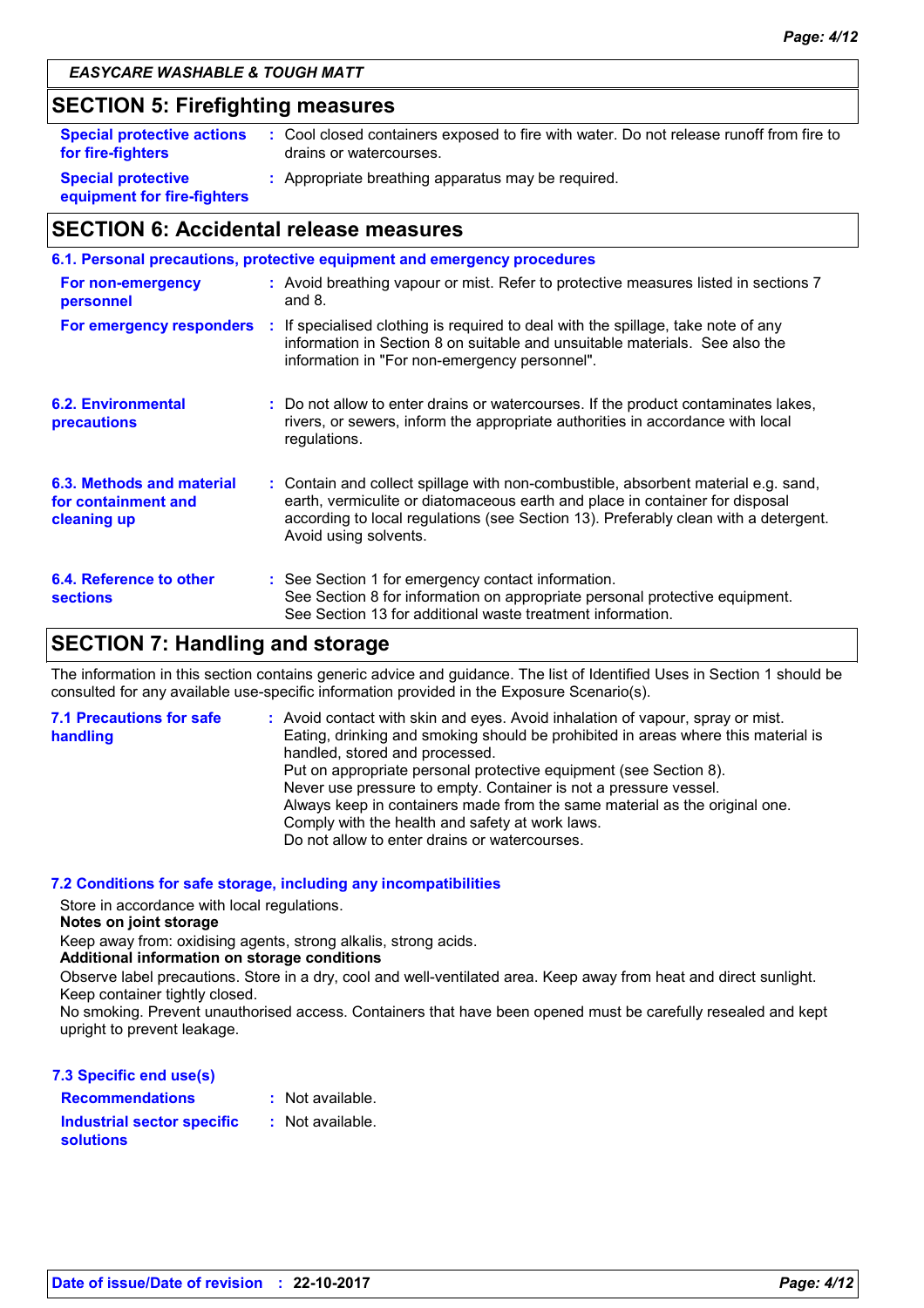### **SECTION 8: Exposure controls/personal protection**

The information in this section contains generic advice and guidance. Information is provided based on typical anticipated uses of the product. Additional measures might be required for bulk handling or other uses that could significantly increase worker exposure or environmental releases.

### **8.1 Control parameters**

#### **Occupational exposure limits**

No exposure limit value known.

| <b>Recommended monitoring</b><br>procedures | : If this product contains ingredients with exposure limits, personal, workplace<br>atmosphere or biological monitoring may be required to determine the<br>effectiveness of the ventilation or other control measures and/or the necessity to<br>use respiratory protective equipment. Reference should be made to monitoring<br>standards, such as the following: European Standard EN 689 (Workplace<br>atmospheres - Guidance for the assessment of exposure by inhalation to<br>chemical agents for comparison with limit values and measurement strategy)<br>European Standard EN 14042 (Workplace atmospheres - Guide for the<br>application and use of procedures for the assessment of exposure to chemical<br>and biological agents) European Standard EN 482 (Workplace atmospheres -<br>General requirements for the performance of procedures for the measurement of |
|---------------------------------------------|-----------------------------------------------------------------------------------------------------------------------------------------------------------------------------------------------------------------------------------------------------------------------------------------------------------------------------------------------------------------------------------------------------------------------------------------------------------------------------------------------------------------------------------------------------------------------------------------------------------------------------------------------------------------------------------------------------------------------------------------------------------------------------------------------------------------------------------------------------------------------------------|
|                                             | chemical agents) Reference to national guidance documents for methods for the<br>determination of hazardous substances will also be required.                                                                                                                                                                                                                                                                                                                                                                                                                                                                                                                                                                                                                                                                                                                                     |

#### **DNELs/DMELs**

No DNELs/DMELs available.

#### **PNECs**

No PNECs available

| <b>8.2 Exposure controls</b> |  |  |  |  |
|------------------------------|--|--|--|--|
|------------------------------|--|--|--|--|

| <b>Appropriate engineering</b><br>controls | : Provide adequate ventilation. Where reasonably practicable, this should be<br>achieved by the use of local exhaust ventilation and good general extraction. If<br>these are not sufficient to maintain concentrations of particulates and solvent<br>vapours below the OEL, suitable respiratory protection must be worn.                                                                                                                                       |
|--------------------------------------------|-------------------------------------------------------------------------------------------------------------------------------------------------------------------------------------------------------------------------------------------------------------------------------------------------------------------------------------------------------------------------------------------------------------------------------------------------------------------|
| <b>Individual protection measures</b>      |                                                                                                                                                                                                                                                                                                                                                                                                                                                                   |
| <b>Hygiene measures</b>                    | : Wash hands, forearms and face thoroughly after handling chemical products,<br>before eating, smoking and using the lavatory and at the end of the working<br>period. Appropriate techniques should be used to remove potentially<br>contaminated clothing. Wash contaminated clothing before reusing. Ensure that<br>eyewash stations and safety showers are close to the workstation location.                                                                 |
| <b>Eye/face protection</b>                 | : Use safety eyewear designed to protect against splash of liquids.                                                                                                                                                                                                                                                                                                                                                                                               |
| <b>Skin protection</b>                     |                                                                                                                                                                                                                                                                                                                                                                                                                                                                   |
| <b>Hand protection</b>                     |                                                                                                                                                                                                                                                                                                                                                                                                                                                                   |
| <b>Gloves</b>                              | $\frac{1}{2}$ $\sqrt{5}$ For all types of exposure, a glove with protection class of 2 or higher<br>(breakthrough time > 30 minutes according to EN374) is recommended.<br>Recommended gloves: Nitrile, thickness $\geq 0.12$ mm.                                                                                                                                                                                                                                 |
|                                            | NOTICE: The selection of a specific glove for a particular application and<br>duration of use in a workplace should also take into account all relevant<br>workplace factors such as, but not limited to: Other chemicals which may be<br>handled, physical requirements (cut/puncture protection, dexterity, thermal<br>protection), potential body reactions to glove materials, as well as the instructions/<br>specifications provided by the glove supplier. |
|                                            | The user must check that the final choice of type of glove selected for handling<br>this product is the most appropriate and takes into account the particular<br>conditions of use, as included in the user's risk assessment.                                                                                                                                                                                                                                   |
|                                            | Gloves should be replaced regularly and if there is any sign of damage to the<br>glove material.                                                                                                                                                                                                                                                                                                                                                                  |
|                                            | Always ensure that the gloves are free from defects and that they are stored and<br>used correctly.                                                                                                                                                                                                                                                                                                                                                               |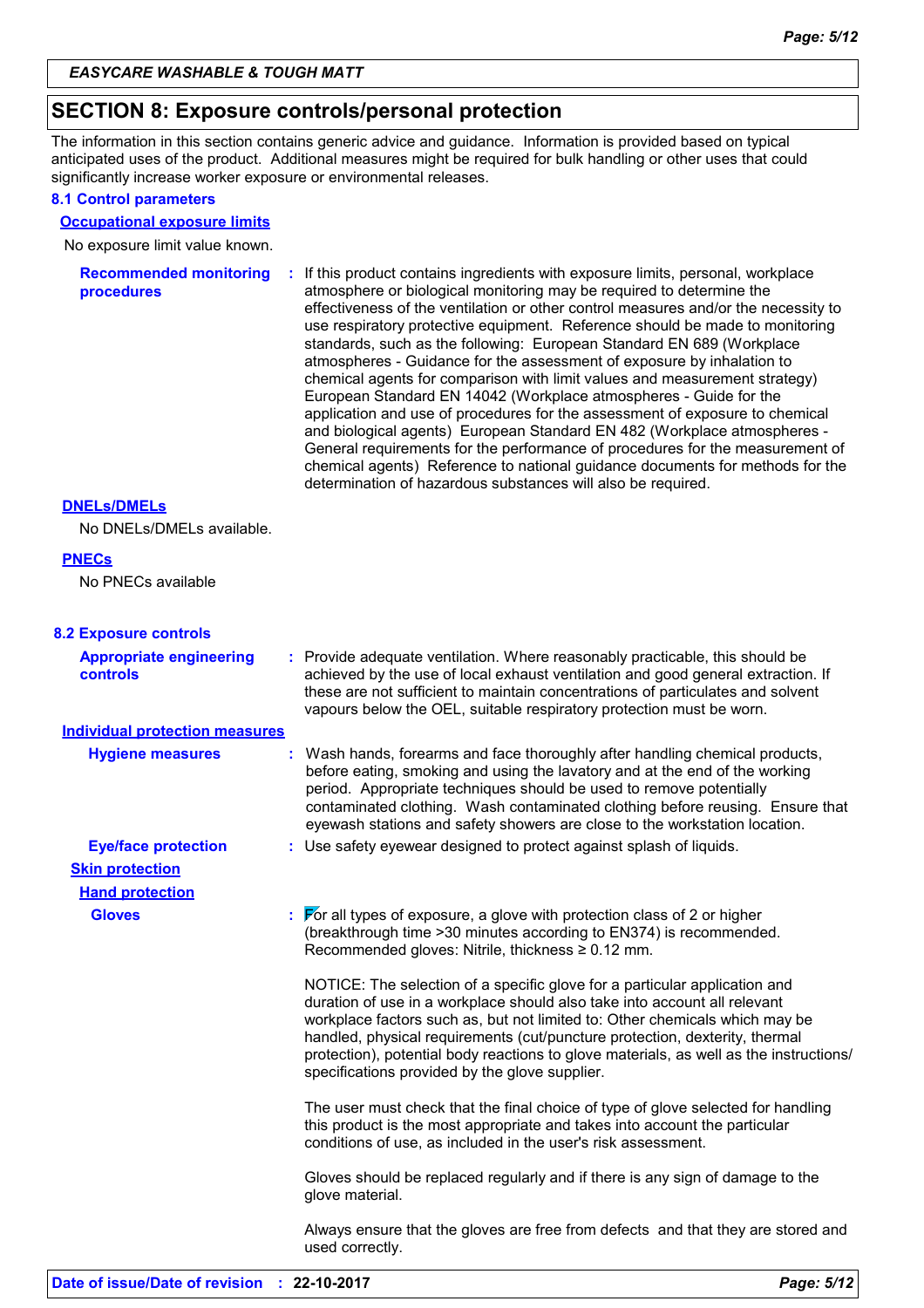|  | <b>SECTION 8: Exposure controls/personal protection</b> |  |  |
|--|---------------------------------------------------------|--|--|
|--|---------------------------------------------------------|--|--|

| <b>Body protection</b>                    | : Personnel should wear antistatic clothing made of natural fibres or of high-<br>temperature-resistant synthetic fibres.                                                                                                                                                                                                                                                                                                                                                                                                                                                                                                                                                               |
|-------------------------------------------|-----------------------------------------------------------------------------------------------------------------------------------------------------------------------------------------------------------------------------------------------------------------------------------------------------------------------------------------------------------------------------------------------------------------------------------------------------------------------------------------------------------------------------------------------------------------------------------------------------------------------------------------------------------------------------------------|
| <b>Other skin protection</b>              | : Appropriate footwear and any additional skin protection measures should be<br>selected based on the task being performed and the risks involved and should be<br>approved by a specialist before handling this product.                                                                                                                                                                                                                                                                                                                                                                                                                                                               |
| <b>Respiratory protection</b>             | : If workers are exposed to concentrations above the exposure limit, they must use<br>appropriate, certified respirators.                                                                                                                                                                                                                                                                                                                                                                                                                                                                                                                                                               |
|                                           | OLD LEAD-BASED PAINTS:                                                                                                                                                                                                                                                                                                                                                                                                                                                                                                                                                                                                                                                                  |
|                                           | When surfaces are to be prepared for painting, account should be taken of the<br>age of the property and the possibility that lead-pigmented paint might be present.<br>There is a possibility that ingestion or inhalation of scrapings or dust arising from<br>the preparation work could cause health effects. As a working rule you should<br>assume that this will be the case if the age of the property is pre 1960.                                                                                                                                                                                                                                                             |
|                                           | Where possible wet sanding or chemical stripping methods should be used with<br>surfaces of this type to avoid the creation of dust. When dry sanding cannot be<br>avoided, and effective local exhaust ventilation is not available, it is recommended<br>that a dust respirator is worn, that is approved for use with lead dusts, and its type<br>selected on the basis of the COSHH assessment, taking into account the<br>Workplace Exposure Limit for lead in air. Furthermore, steps should be taken to<br>ensure containment of the dusts created, and that all practicable measures are<br>taken to clean up thoroughly all deposits of dusts in and around the affected area. |
|                                           | Respiratory protection in case of dust or spray mist formation. (particle filter<br>EN143 type P2) Respiratory protection in case of vapour formation. (half mask<br>with combination filter A2-P2 til concentrations of 0,5 Vol%.)                                                                                                                                                                                                                                                                                                                                                                                                                                                     |
|                                           | The current Control of Lead at Work Regulations approved code of practice<br>should be consulted for advice on protective clothing and personal hygiene<br>precautions. Care should also be taken to exclude visitors, members of the<br>household and especially children from the affected area, during the actual work<br>and the subsequent clean up operations. All scrapings, dust, etc. should be<br>disposed of by the professional painting contractor as Hazardous Waste.                                                                                                                                                                                                     |
|                                           | Extra precautions will also need to be taken when burning off old lead-based<br>paints because fumes containing lead will be produced. It is recommended that a<br>respirator, approved for use with particulate fumes of lead is selected on the basis<br>of the COSHH assessment, taking into account the Workplace Exposure Limit for<br>lead in air. Similar precautions to those given above about sanding should be<br>taken with reference to protective clothing, disposal of scrapings and dusts, and<br>exclusion of other personnel and especially children from the building during<br>actual work and the subsequent clean up operations.                                  |
|                                           | Avoid the inhalation of dust. Wear suitable face mask if dry sanding. Special<br>precautions should be taken during surface preparation of pre-1960s paint<br>surfaces over wood and metal as they may contain harmful lead.                                                                                                                                                                                                                                                                                                                                                                                                                                                            |
| <b>Environmental exposure</b><br>controls | : Do not allow to enter drains or watercourses.                                                                                                                                                                                                                                                                                                                                                                                                                                                                                                                                                                                                                                         |

### **SECTION 9: Physical and chemical properties**

**9.1. Information on basic physical and chemical properties**

| <b>Appearance</b>                   |                       |
|-------------------------------------|-----------------------|
| <b>Physical state</b>               | : Liquid.             |
| <b>Colour</b>                       | : Various: See label. |
| <b>Odour</b>                        | $:$ Not available.    |
| <b>Odour threshold</b>              | : Not available.      |
| рH                                  | : Not available.      |
| <b>Melting point/freezing point</b> | : Not available.      |
|                                     |                       |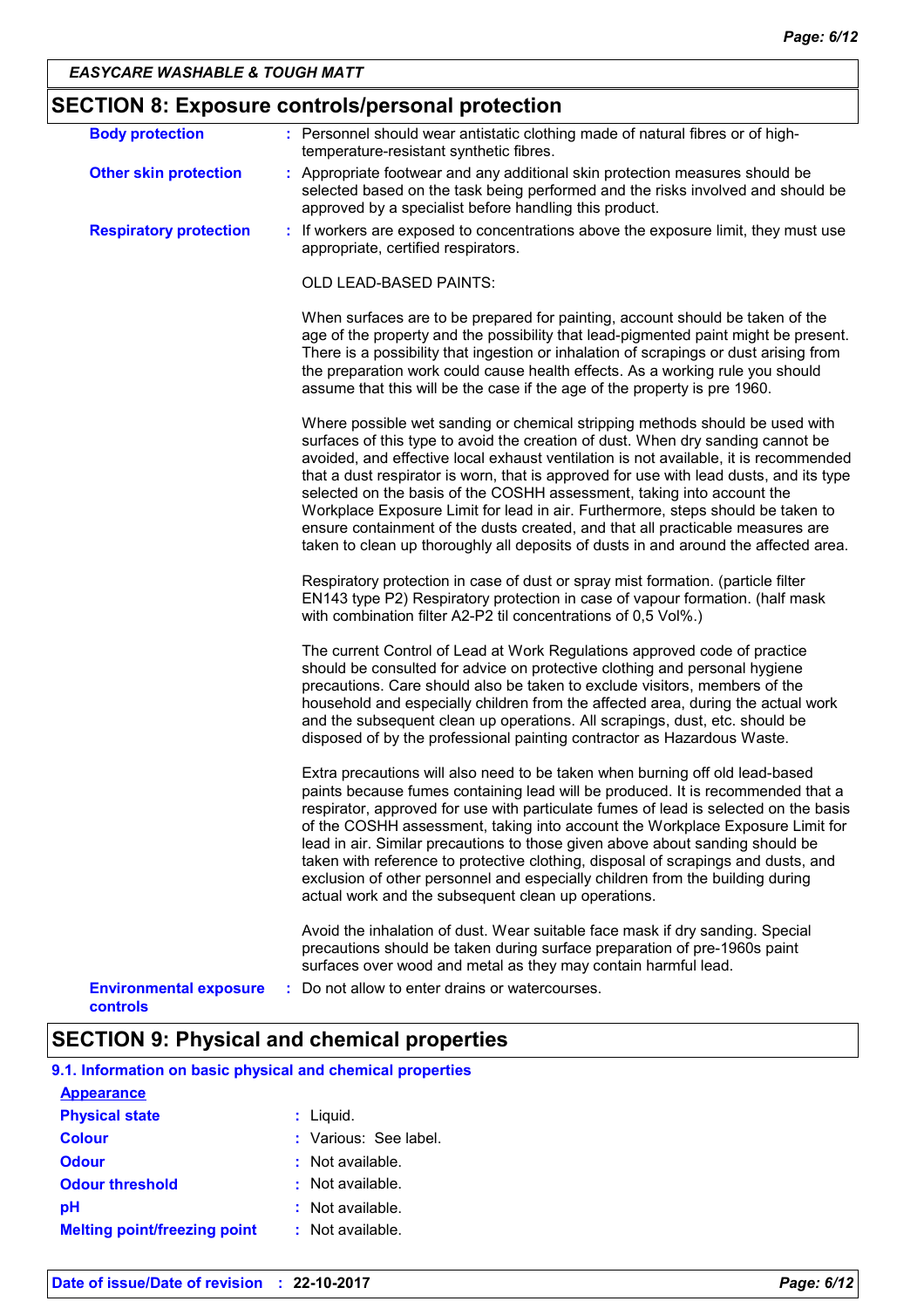|  | <b>SECTION 9: Physical and chemical properties</b> |  |
|--|----------------------------------------------------|--|
|--|----------------------------------------------------|--|

| Initial boiling point and boiling<br>range                         | $: 100^{\circ}$ C                                          |
|--------------------------------------------------------------------|------------------------------------------------------------|
| <b>Flash point</b>                                                 | : Not applicable.                                          |
| <b>Evaporation rate</b>                                            | $:$ Not available.                                         |
| <b>Upper/lower flammability or</b><br>explosive limits             | $:$ Not available.                                         |
| <b>Vapour pressure</b>                                             | $:$ Not available.                                         |
| <b>Vapour density</b>                                              | : Not available.                                           |
| <b>Relative density</b>                                            | $\frac{1}{2}$ 7.367                                        |
| <b>Solubility(ies)</b>                                             | : Easily soluble in the following materials: cold water.   |
| <b>Solubility in water</b>                                         | $:$ Not available.                                         |
| <b>Partition coefficient: n-octanol/ : Not available.</b><br>water |                                                            |
| <b>Auto-ignition temperature</b>                                   | : Not available.                                           |
| <b>Decomposition temperature</b>                                   | : Not available.                                           |
| <b>Viscosity</b>                                                   | Kinematic (room temperature): $5.13 \text{ cm}^2/\text{s}$ |
| <b>Explosive properties</b>                                        | : Not available.                                           |
| <b>Oxidising properties</b>                                        | : Not available.                                           |
| 9.2. Other information                                             |                                                            |
| No additional information.                                         |                                                            |

**SECTION 10: Stability and reactivity 10.5. Incompatible materials** : Keep away from the following materials to prevent strong exothermic reactions: oxidising agents, strong alkalis, strong acids. **10.6. Hazardous decomposition products 10.4. Conditions to avoid** : When exposed to high temperatures may produce hazardous decomposition products. **10.2. Chemical stability :** Stable under recommended storage and handling conditions (see Section 7). **:** Under normal conditions of storage and use, hazardous decomposition products **10.3. Possibility of hazardous reactions :** Under normal conditions of storage and use, hazardous reactions will not occur. **10.1. Reactivity :** No specific test data related to reactivity available for this product or its ingredients. should not be produced.

### **SECTION 11: Toxicological information**

#### **11.1. Information on toxicological effects**

There are no data available on the mixture itself. The product is not classified as hazardous according to Regulation (EC) 1272/2008 as amended.

Repeated or prolonged contact with the mixture may cause removal of natural fat from the skin, resulting in nonallergic contact dermatitis and absorption through the skin.

If splashed in the eyes, the liquid may cause irritation and reversible damage.

This takes into account, where known, delayed and immediate effects and also chronic effects of components from short-term and long-term exposure by oral, inhalation and dermal routes of exposure and eye contact.

Contains 1,2-benzisothiazol-3(2H)-one, C(M)IT/MIT(3:1). May produce an allergic reaction.

#### **Acute toxicity**

**Conclusion/Summary :** Not available.

**Acute toxicity estimates**

Not available.

**Date of issue/Date of revision : 22-10-2017** *Page: 7/12*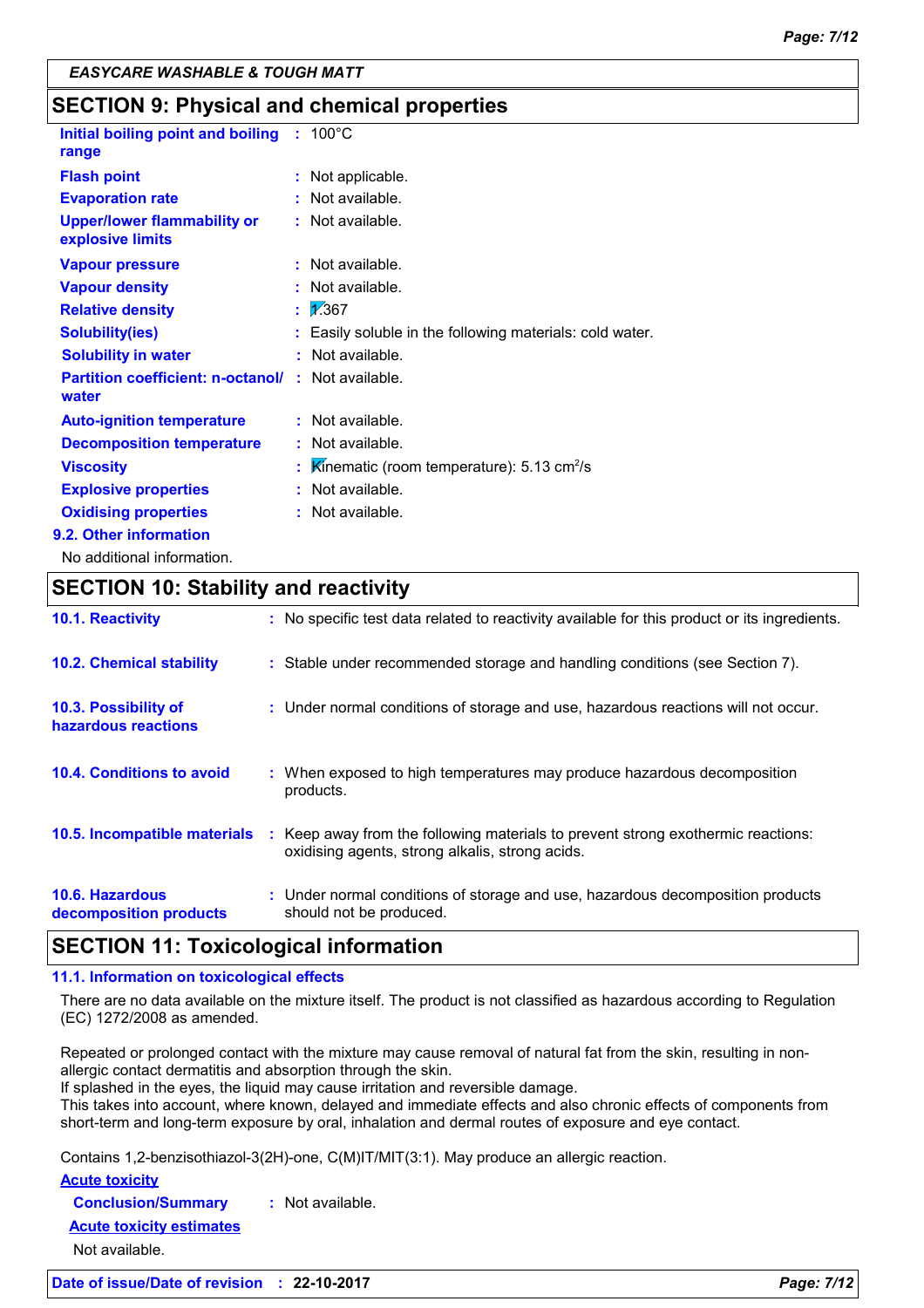### **SECTION 11: Toxicological information**

### **Irritation/Corrosion**

| <b>Product/ingredient name</b>                            | <b>Result</b>        | <b>Species</b> | <b>Score</b>             | <b>Exposure</b> | <b>Observation</b> |
|-----------------------------------------------------------|----------------------|----------------|--------------------------|-----------------|--------------------|
| $\sqrt{2}$ -Benzisothiazol-3(2H)-<br>one                  | Skin - Mild irritant | Human          | $\overline{\phantom{0}}$ |                 |                    |
| <b>Conclusion/Summary</b>                                 | : Not available.     |                |                          |                 |                    |
| <b>Sensitisation</b>                                      |                      |                |                          |                 |                    |
| <b>Conclusion/Summary</b>                                 | : Not available.     |                |                          |                 |                    |
| <b>Mutagenicity</b>                                       |                      |                |                          |                 |                    |
| <b>Conclusion/Summary</b>                                 | : Not available.     |                |                          |                 |                    |
| <b>Carcinogenicity</b>                                    |                      |                |                          |                 |                    |
| <b>Conclusion/Summary</b>                                 | : Not available.     |                |                          |                 |                    |
| <b>Reproductive toxicity</b>                              |                      |                |                          |                 |                    |
| <b>Conclusion/Summary</b>                                 | : Not available.     |                |                          |                 |                    |
| <b>Teratogenicity</b>                                     |                      |                |                          |                 |                    |
| <b>Conclusion/Summary</b>                                 | : Not available.     |                |                          |                 |                    |
| <b>Specific target organ toxicity (single exposure)</b>   |                      |                |                          |                 |                    |
| Not available.                                            |                      |                |                          |                 |                    |
| <b>Specific target organ toxicity (repeated exposure)</b> |                      |                |                          |                 |                    |
| Not available.                                            |                      |                |                          |                 |                    |
| <b>Aspiration hazard</b>                                  |                      |                |                          |                 |                    |
| Not available.                                            |                      |                |                          |                 |                    |
| <b>Other information</b>                                  | : Not available.     |                |                          |                 |                    |

### **SECTION 12: Ecological information**

#### **12.1. Toxicity**

There are no data available on the mixture itself. Do not allow to enter drains or watercourses.

The mixture has been assessed following the summation method of the CLP Regulation (EC) No 1272/2008 and is not classified as hazardous to the environment.

| <b>Result</b>         | <b>Species</b>              | <b>Exposure</b>                            |
|-----------------------|-----------------------------|--------------------------------------------|
| Acute EC50 1.5 mg/l   | Daphnia - Daphnia magna     | 48 hours                                   |
|                       |                             | 16 hours                                   |
| Acute IC50 0.067 mg/l | Algae - Pseudokirchneriella | 72 hours                                   |
| Acute LC50 1.3 mg/l   | Fish - Ochorhyncus mykiss   | 96 hours                                   |
|                       | Acute EC50 0.4 mg/l         | Daphnia - Pseudomonas putia<br>subcapitata |

**Conclusion/Summary :** Not available.

#### **12.2. Persistence and degradability**

| <b>Conclusion/Summary : Not available.</b>              |                                                       |
|---------------------------------------------------------|-------------------------------------------------------|
| 12.3. Bioaccumulative potential                         |                                                       |
| <b>12.4. Mobility in soil</b>                           |                                                       |
| <b>Soil/water partition</b><br><b>coefficient (Koc)</b> | : Not available.                                      |
| <b>Mobility</b>                                         | : Not available.                                      |
| 12.5. Results of PBT and vPvB assessment                |                                                       |
| <b>PBT</b>                                              | : Not applicable.                                     |
|                                                         | P: Not available, B: Not available, T: Not available. |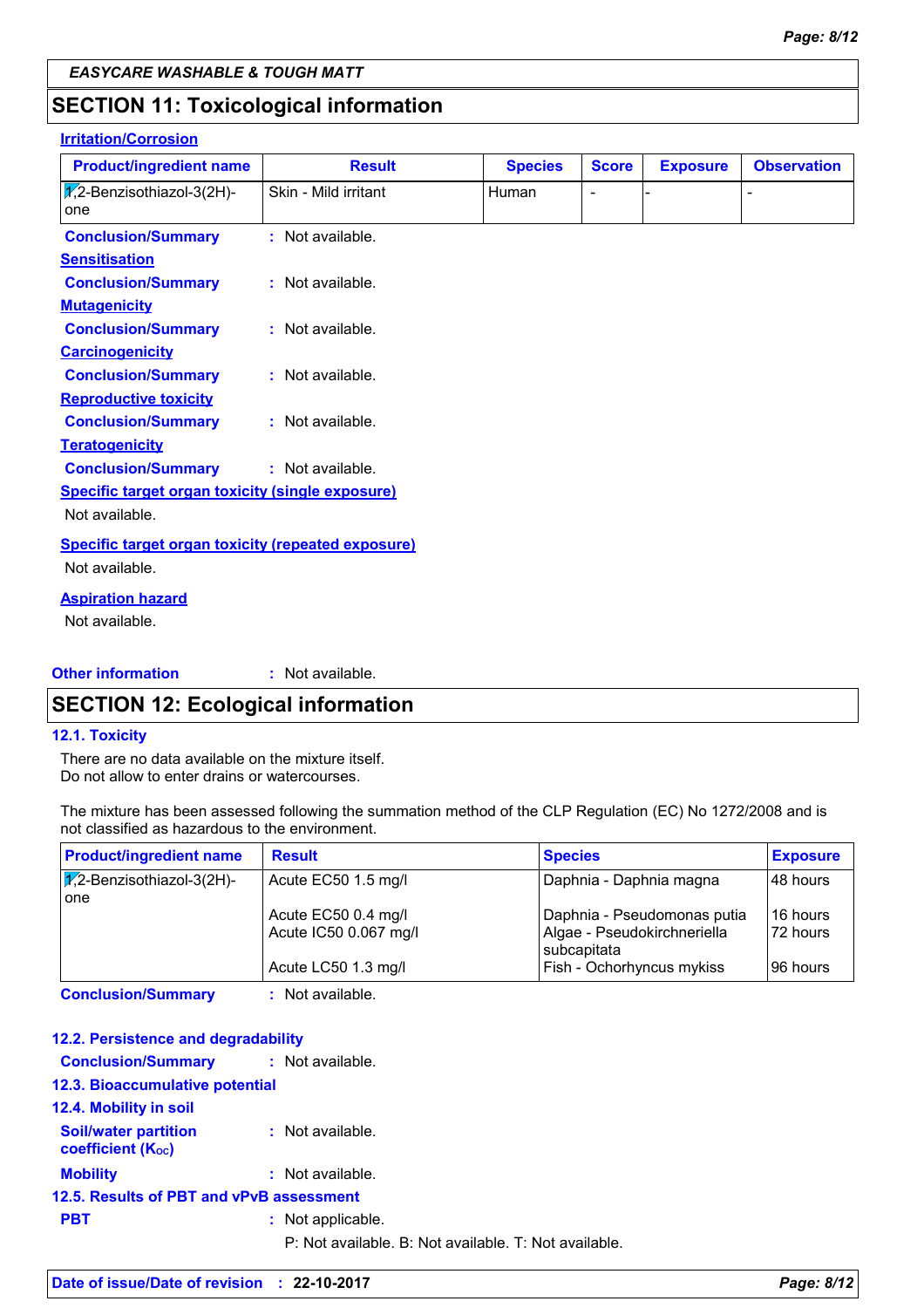### **SECTION 12: Ecological information**

**vPvB :** Not applicable.

vP: Not available. vB: Not available.

**12.6. Other adverse effects** : No known significant effects or critical hazards.

### **SECTION 13: Disposal considerations**

The information in this section contains generic advice and guidance. The list of Identified Uses in Section 1 should be consulted for any available use-specific information provided in the Exposure Scenario(s).

#### **13.1 Waste treatment methods**

| <b>Product</b>                 |                                                                                                                                                                                                                                                                                                                                                                                                                                                                                                                                                    |
|--------------------------------|----------------------------------------------------------------------------------------------------------------------------------------------------------------------------------------------------------------------------------------------------------------------------------------------------------------------------------------------------------------------------------------------------------------------------------------------------------------------------------------------------------------------------------------------------|
| <b>Methods of disposal</b>     | The generation of waste should be avoided or minimised wherever possible.<br>Disposal of this product, solutions and any by-products should at all times comply<br>with the requirements of environmental protection and waste disposal legislation<br>and any regional local authority requirements. Dispose of surplus and non-<br>recyclable products via a licensed waste disposal contractor. Waste should not be<br>disposed of untreated to the sewer unless fully compliant with the requirements of<br>all authorities with jurisdiction. |
| <b>Hazardous waste</b>         | : Within the present knowledge of the supplier, this product is not regarded as<br>hazardous waste, as defined by EU Directive 2008/98/EC.                                                                                                                                                                                                                                                                                                                                                                                                         |
| <b>Disposal considerations</b> | Do not allow to enter drains or watercourses.<br>Dispose of according to all federal, state and local applicable regulations.<br>If this product is mixed with other wastes, the original waste product code may no<br>longer apply and the appropriate code should be assigned.<br>For further information, contact your local waste authority.                                                                                                                                                                                                   |
| <b>Packaging</b>               |                                                                                                                                                                                                                                                                                                                                                                                                                                                                                                                                                    |
| <b>Methods of disposal</b>     | : The generation of waste should be avoided or minimised wherever possible. Waste<br>packaging should be recycled. Incineration or landfill should only be considered<br>when recycling is not feasible.                                                                                                                                                                                                                                                                                                                                           |
| <b>Disposal considerations</b> | : Using information provided in this safety data sheet, advice should be obtained from<br>the relevant waste authority on the classification of empty containers.<br>Empty containers must be scrapped or reconditioned.<br>Dispose of containers contaminated by the product in accordance with local or<br>national legal provisions.                                                                                                                                                                                                            |
| <b>Special precautions</b>     | : This material and its container must be disposed of in a safe way. Empty containers<br>or liners may retain some product residues. Avoid dispersal of spilt material and<br>runoff and contact with soil, waterways, drains and sewers.                                                                                                                                                                                                                                                                                                          |

### **SECTION 14: Transport information**

### **Information pertaining to IATA and ADN is considered not relevant since the material is not packaged in the correct approved packaging required of these methods of transport.**

|                                                           | <b>ADR</b>         | <b>IMDG</b>     |
|-----------------------------------------------------------|--------------------|-----------------|
| 14.1 UN number                                            | Not regulated.     | Not regulated.  |
| 14.2 UN proper<br>shipping name                           | Not applicable.    | Not applicable. |
| <b>14.3 Transport</b><br>hazard class(es)<br><b>Class</b> | Not applicable.    | Not applicable. |
| <b>Subsidiary class</b>                                   | -                  |                 |
| <b>14.4 Packing group</b>                                 | Not applicable.    | Not applicable. |
|                                                           |                    |                 |
| Date of issue/Date of revision                            | $: 22 - 10 - 2017$ | Page: 9/12      |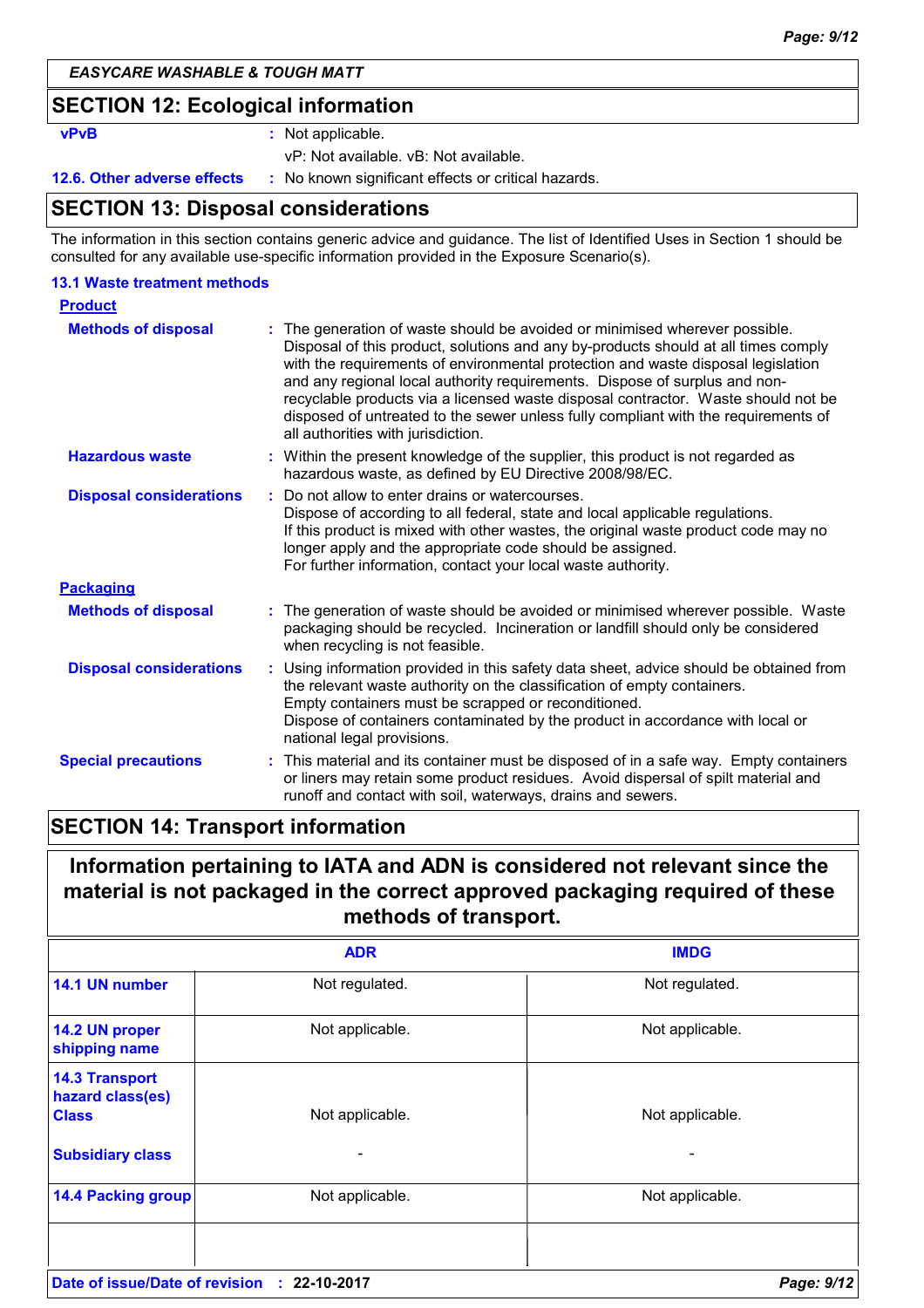|                                                                                             | Information pertaining to IATA and ADN is considered not relevant since the<br>material is not packaged in the correct approved packaging required of these<br>methods of transport.                                   |                 |
|---------------------------------------------------------------------------------------------|------------------------------------------------------------------------------------------------------------------------------------------------------------------------------------------------------------------------|-----------------|
| 14.5<br><b>Environmental</b><br>hazards                                                     |                                                                                                                                                                                                                        |                 |
| <b>Marine pollutant</b>                                                                     | No.                                                                                                                                                                                                                    | No.             |
| <b>Marine pollutant</b><br><b>substances</b>                                                |                                                                                                                                                                                                                        | Not available.  |
| <b>14.6 Special</b><br>precautions for<br><b>user</b>                                       | Transport within user's premises: always<br>transport in closed containers that are upright<br>and secure. Ensure that persons transporting<br>the product know what to do in the event of an<br>accident or spillage. |                 |
| <b>HI/Kemler number</b>                                                                     | Not available.                                                                                                                                                                                                         |                 |
| <b>Emergency</b><br>schedules (EmS)                                                         |                                                                                                                                                                                                                        | Not applicable. |
| <b>14.7 Transport in bulk</b><br>according to Annex II of<br><b>MARPOL and the IBC Code</b> | : Not applicable.                                                                                                                                                                                                      |                 |
| <b>Additional</b><br><b>information</b>                                                     |                                                                                                                                                                                                                        |                 |
|                                                                                             | <b>SECTION 15: Regulatory information</b>                                                                                                                                                                              |                 |
|                                                                                             | 15.1 Safety, health and environmental regulations/legislation specific for the substance or mixture                                                                                                                    |                 |
|                                                                                             | EU Regulation (EC) No. 1907/2006 (REACH)                                                                                                                                                                               |                 |
|                                                                                             | <b>Annex XIV - List of substances subject to authorisation</b>                                                                                                                                                         |                 |
| <b>Annex XIV</b>                                                                            |                                                                                                                                                                                                                        |                 |
| None of the components are listed.                                                          |                                                                                                                                                                                                                        |                 |
| <b>Substances of very high concern</b>                                                      |                                                                                                                                                                                                                        |                 |
|                                                                                             | None of the components are listed, or the component present is below its threshold.                                                                                                                                    |                 |
| <b>Annex XVII - Restrictions</b><br>on the manufacture,                                     | : Not applicable.                                                                                                                                                                                                      |                 |
| placing on the market                                                                       |                                                                                                                                                                                                                        |                 |
| and use of certain                                                                          |                                                                                                                                                                                                                        |                 |
| dangerous substances,<br>mixtures and articles                                              |                                                                                                                                                                                                                        |                 |
| <b>Other EU regulations</b>                                                                 |                                                                                                                                                                                                                        |                 |
| <b>VOC</b>                                                                                  | : Compliant with EU law for this product subcategory: see label                                                                                                                                                        |                 |
| <b>Europe inventory</b>                                                                     | : At least one component is not listed.                                                                                                                                                                                |                 |
| Not listed.                                                                                 | Ozone depleting substances (1005/2009/EU)                                                                                                                                                                              |                 |
| Not listed.                                                                                 | Prior Informed Consent (PIC) (649/2012/EU)                                                                                                                                                                             |                 |
| <b>Seveso Directive</b>                                                                     |                                                                                                                                                                                                                        |                 |
|                                                                                             | This product is not controlled under the Seveso Directive.                                                                                                                                                             |                 |
|                                                                                             |                                                                                                                                                                                                                        |                 |
| <b>International requlations</b>                                                            |                                                                                                                                                                                                                        |                 |
|                                                                                             | <b>Chemical Weapon Convention List Schedules I, II &amp; III Chemicals</b>                                                                                                                                             |                 |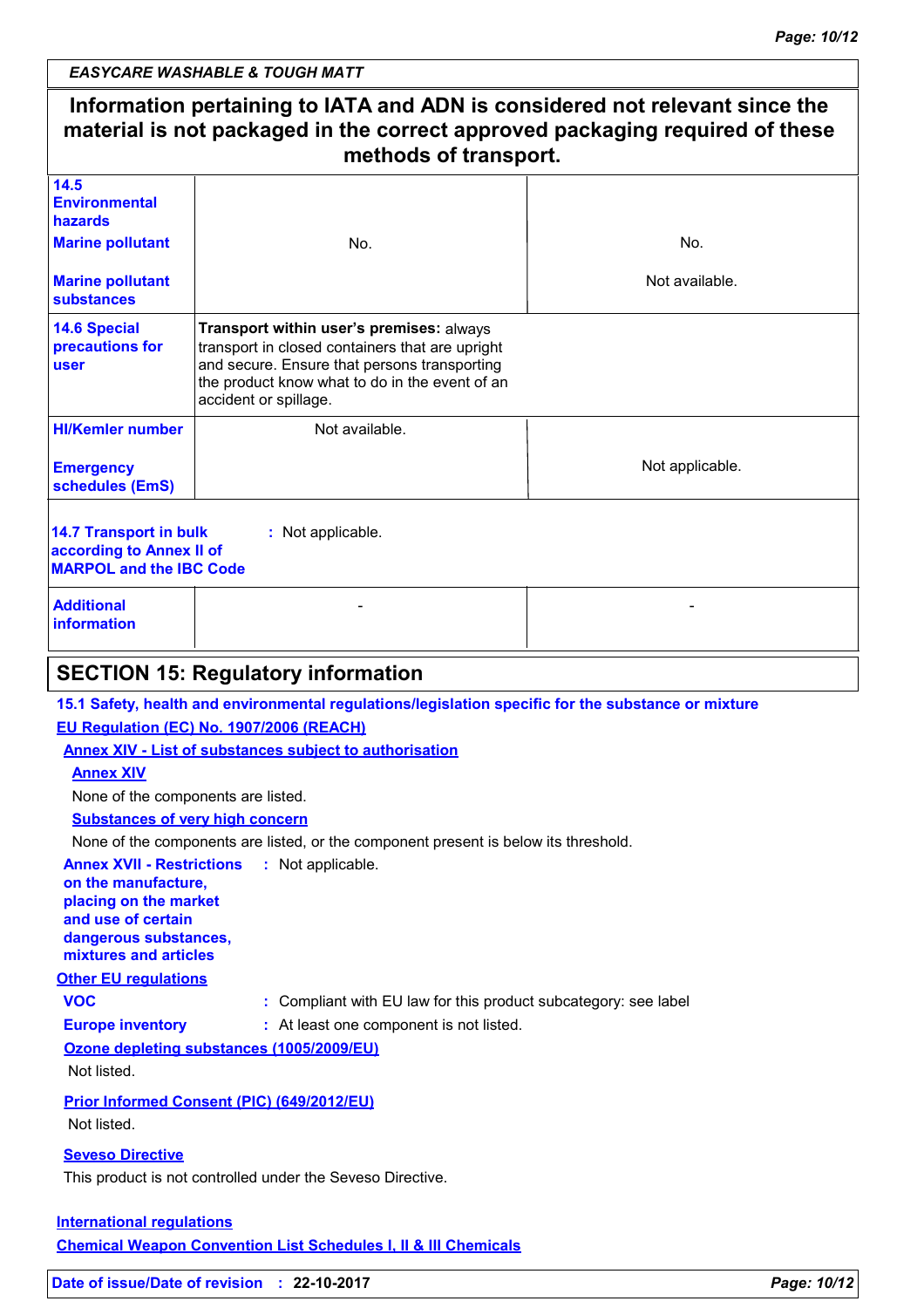### **SECTION 15: Regulatory information**

### Not listed.

#### **Montreal Protocol (Annexes A, B, C, E)**

Not listed.

#### **Stockholm Convention on Persistent Organic Pollutants** Not listed.

**Rotterdam Convention on Prior Inform Consent (PIC)**

Not listed.

### **UNECE Aarhus Protocol on POPs and Heavy Metals**

Not listed.

**Turkey :** At least one component is not listed.

| <b>15.2 Chemical safety</b> | : Not applicable. |
|-----------------------------|-------------------|
| assessment                  |                   |

### **SECTION 16: Other information**

| <b>CEPE code</b> |                                                                  |
|------------------|------------------------------------------------------------------|
|                  | $\triangledown$ ledicates information that has shopped from prov |

 $\blacksquare$  Indicates information that has changed from previously issued version. V

|  | <b>Abbreviations and acronyms : ATE = Acute Toxicity Estimate</b>             |
|--|-------------------------------------------------------------------------------|
|  | CLP = Classification, Labelling and Packaging Regulation [Regulation (EC) No. |
|  | 1272/2008]                                                                    |
|  | DMEL = Derived Minimal Effect Level                                           |
|  | DNEL = Derived No Effect Level                                                |
|  | EUH statement = CLP-specific Hazard statement                                 |
|  | PBT = Persistent, Bioaccumulative and Toxic                                   |
|  | PNEC = Predicted No Effect Concentration                                      |
|  | <b>RRN = REACH Registration Number</b>                                        |
|  | vPvB = Very Persistent and Very Bioaccumulative                               |

#### **Procedure used to derive the classification according to Regulation (EC) No. 1272/2008 [CLP/GHS]**

| <b>Classification</b> | <b>Justification</b> |
|-----------------------|----------------------|
| Not classified.       |                      |

**Full text of abbreviated H statements**

| H301 | Toxic if swallowed.                                   |
|------|-------------------------------------------------------|
| H302 | Harmful if swallowed.                                 |
| H311 | Toxic in contact with skin.                           |
| H314 | Causes severe skin burns and eye damage.              |
| H315 | Causes skin irritation.                               |
| H317 | May cause an allergic skin reaction.                  |
| H318 | Causes serious eye damage.                            |
| H331 | Toxic if inhaled.                                     |
| H400 | Very toxic to aquatic life.                           |
| H410 | Very toxic to aquatic life with long lasting effects. |

#### **Full text of classifications [CLP/GHS]**

| Acute Tox. 3, H301        | ACUTE TOXICITY (oral) - Category 3              |
|---------------------------|-------------------------------------------------|
| Acute Tox. 3, H311        | <b>ACUTE TOXICITY (dermal) - Category 3</b>     |
| Acute Tox. 3, H331        | ACUTE TOXICITY (inhalation) - Category 3        |
| Acute Tox. 4, H302        | <b>ACUTE TOXICITY (oral) - Category 4</b>       |
| Aquatic Acute 1, H400     | <b>ACUTE AQUATIC HAZARD - Category 1</b>        |
| Aquatic Chronic 1, H410   | LONG-TERM AQUATIC HAZARD - Category 1           |
| Eye Dam. 1, H318          | SERIOUS EYE DAMAGE/ EYE IRRITATION - Category 1 |
| Skin Corr. 1B, H314       | SKIN CORROSION/IRRITATION - Category 1B         |
| Skin Irrit. 2, H315       | SKIN CORROSION/IRRITATION - Category 2          |
| <b>Skin Sens. 1, H317</b> | SKIN SENSITIZATION - Category 1                 |

#### **Date of printing :** 23-10-2017